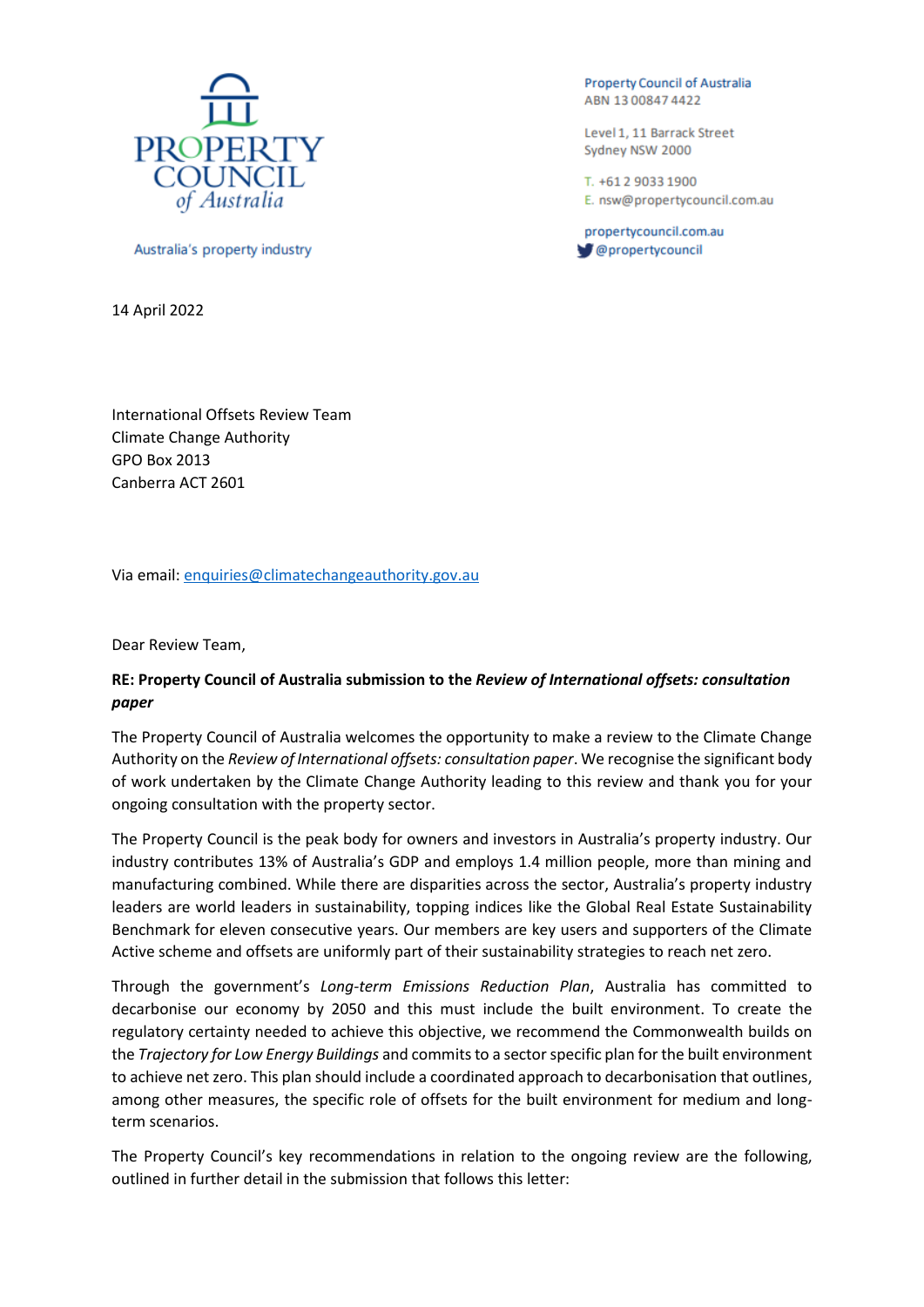- 1. **Governance Arrangements**  Climate Active should be equipped with a robust governance framework that includes industry representatives on its governing body. This is a necessary step to ensure future rulings on the operation of Climate Active are supported by its users and the program remains effective and trusted by industry. A useful reference is the model used by [NABERS,](https://www.nabers.gov.au/about/governance) involving a steering committee with government representatives and non-voting industry stakeholders.
- 2. **Additionality** Provisions must be put in place to ensure the additionality of the offsets used from any eligible offsetting scheme, i.e. they must represent an emissions reduction relative to a counterfactual baseline that would not have occurred in the absence of the offsetting activity.
- 3. **Permanence** Offsetting under the Climate Active scheme should favour longer term sequestration and come with assurance of the permanence of that offsetting.
- 4. **Carbon removal** Deliver a roadmap for transitioning from emissions reduction offsets in favour of carbon removal with associated timeframes and milestones. Many carbon offsets are polluter emission reductions. These offsets are necessary but not sufficient to achieve net zero in the long run.
- 5. **Robust carbon accounting** Ensure carbon accounting for Climate Active certifications/claims meet the requirements and guidance outlined in the Greenhouse Gas Protocol, the most robust and widely adopted international standard. Climate Active is the Commonwealth's only scheme to certify the net zero credentials of an organisation or asset and operates in a complex carbon accounting environment that traverses industries, states and international borders.
- 6. **A hierarchy of offsets** Build awareness and recognition of offsets that can demonstrate a broader range of co-benefits beyond the core requirements of permanent, additional carbon sequestration. This could be achieved through the Climate Active program by promoting offsets that add proven co-benefits.

Please feel encouraged to reach out to Tim Wheeler, Policy Manager on +614 9173 1496 or [twheeler@propertycouncil.com.au](mailto:twheeler@propertycouncil.com.au) should you wish to discuss this submission further.

Yours faithfully,

**Mike Zorbas** Group Executive Policy & Advocacy Property Council of Australia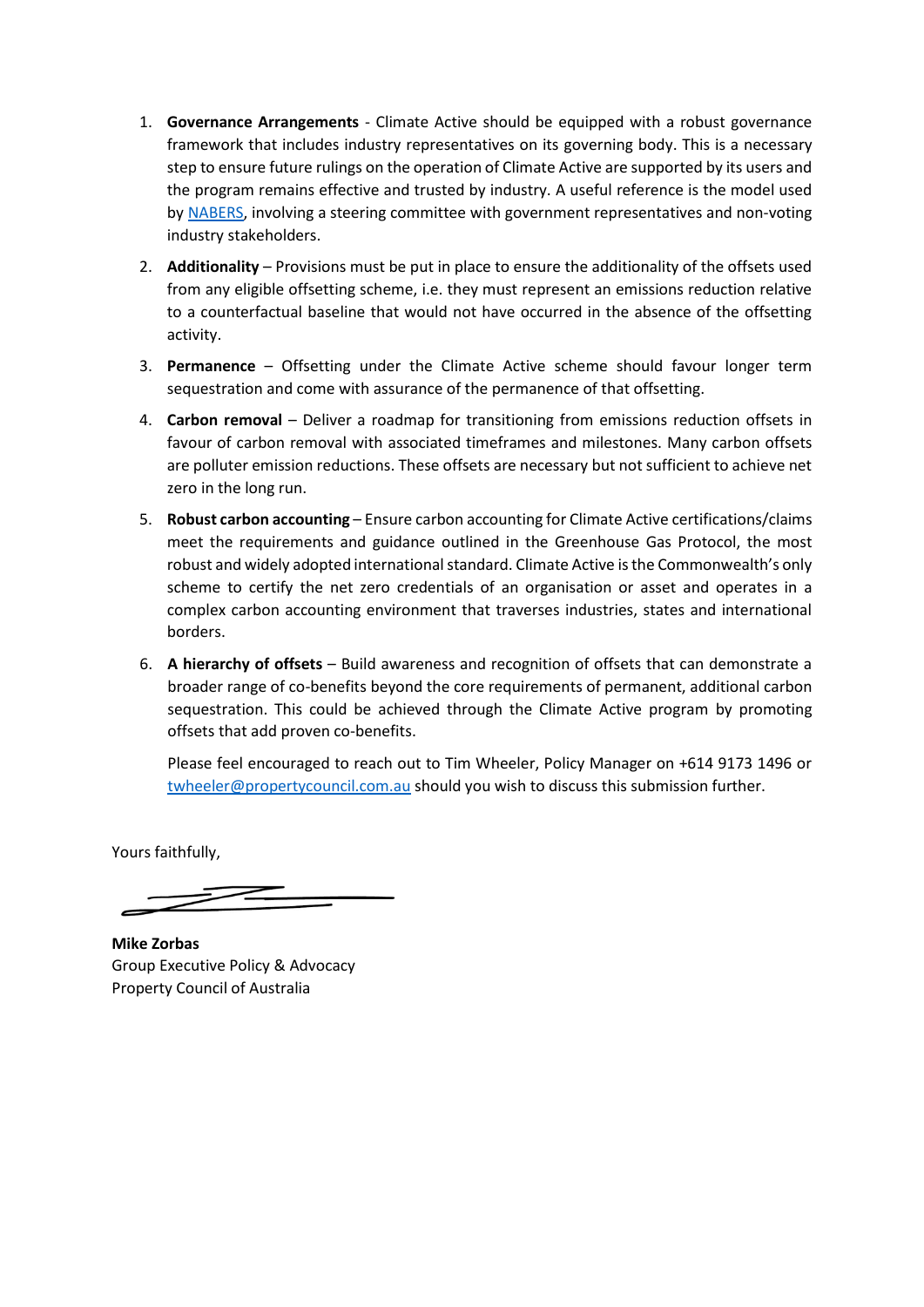# Property Council submission to the ongoing Review of International Offsets: discussion paper.

While Property Council members are key users and supporters of Climate Active, they are not engaged with the Indo-Pacific Carbon Offsets Scheme in a significant way. We therefore direct most of the content of this submission to the application of carbon offsets to the Climate Active scheme.

## **Governance Arrangements**

Climate Active is a Commonwealth program that provides a carbon neutral certification standard for businesses who wish to demonstrate they have credibly reached net zero emissions. The Property Council and its members actively participated in the development of the Climate Active Carbon Neutral Standard (formerly the National Carbon Offset Standard) that underpins the Climate Active scheme in recognition of its importance in substantiating net zero claims from member organisations.

Recently we have witnessed unilateral decisions by the Commonwealth to overhaul key aspects of Climate Active certification without in-depth consultation with industry<sup>1</sup>. The proposal to implement a requirement for Climate Active certifications to use at least 20 per cent Australian Carbon Credit Units (ACCUs) for offsetting purposes carries significant implications for industry and arrives at a time when serious doubt has been cast over the integrity of ACCUs. Claims were recently made by the Chair of the Emissions Reduction Assurance Committee that there is a lack of additionality associated with many offsets generated under the Emissions Reduction Fund (ERF). <sup>2</sup> Pursuing reforms that weaken trust in the Climate Active scheme can have flow on effects that reduce the credibility of net zero claims made by certified organisations.

It is therefore essential to ensure that any changes to the Climate Active scheme are conducted in close consultation with the industries they affect. The Governance model of Climate Active should be overhauled to incorporate a stronger voice for end-users. We strongly encourage the Commonwealth to consider a governance model similar to the [NABERS](https://www.nabers.gov.au/about/governance) scheme. Although managed by the NSW Department of Planning, Industry and Environment, the operation of NABERS is overseen by a national Steering Committee comprised of government and (non-voting) industry stakeholder members.

This governance model has made NABERS one of the most successful sustainability programs ever delivered and it has grown from a NSW Government program to one that now has international reach and impact.

**Recommendation**: Climate Active should be equipped with a robust governance framework that includes industry representatives on its governing body. This is a necessary step to ensure future rulings on the operation of Climate Active are supported by its users and the program remains effective and trusted by industry. A useful reference is the model used b[y NABERS,](https://www.nabers.gov.au/about/governance) involving a steering committee with government representatives and non-voting industry stakeholders.

# **Additionality**

As mentioned in the previous section, there have been recent claims that a subset of offsets generated under the ERF do not display adequate evidence of additionality i.e. that the offsetting activity may

<sup>1</sup> [https://www.minister.industry.gov.au/ministers/taylor/speeches/address-carbon-market-institute-8th](https://www.minister.industry.gov.au/ministers/taylor/speeches/address-carbon-market-institute-8th-australasian-emissions-reduction-summit)[australasian-emissions-reduction-summit](https://www.minister.industry.gov.au/ministers/taylor/speeches/address-carbon-market-institute-8th-australasian-emissions-reduction-summit)

<sup>2</sup> <https://law.anu.edu.au/news-and-events/news/australia%E2%80%99s-carbon-market-fraud-environment>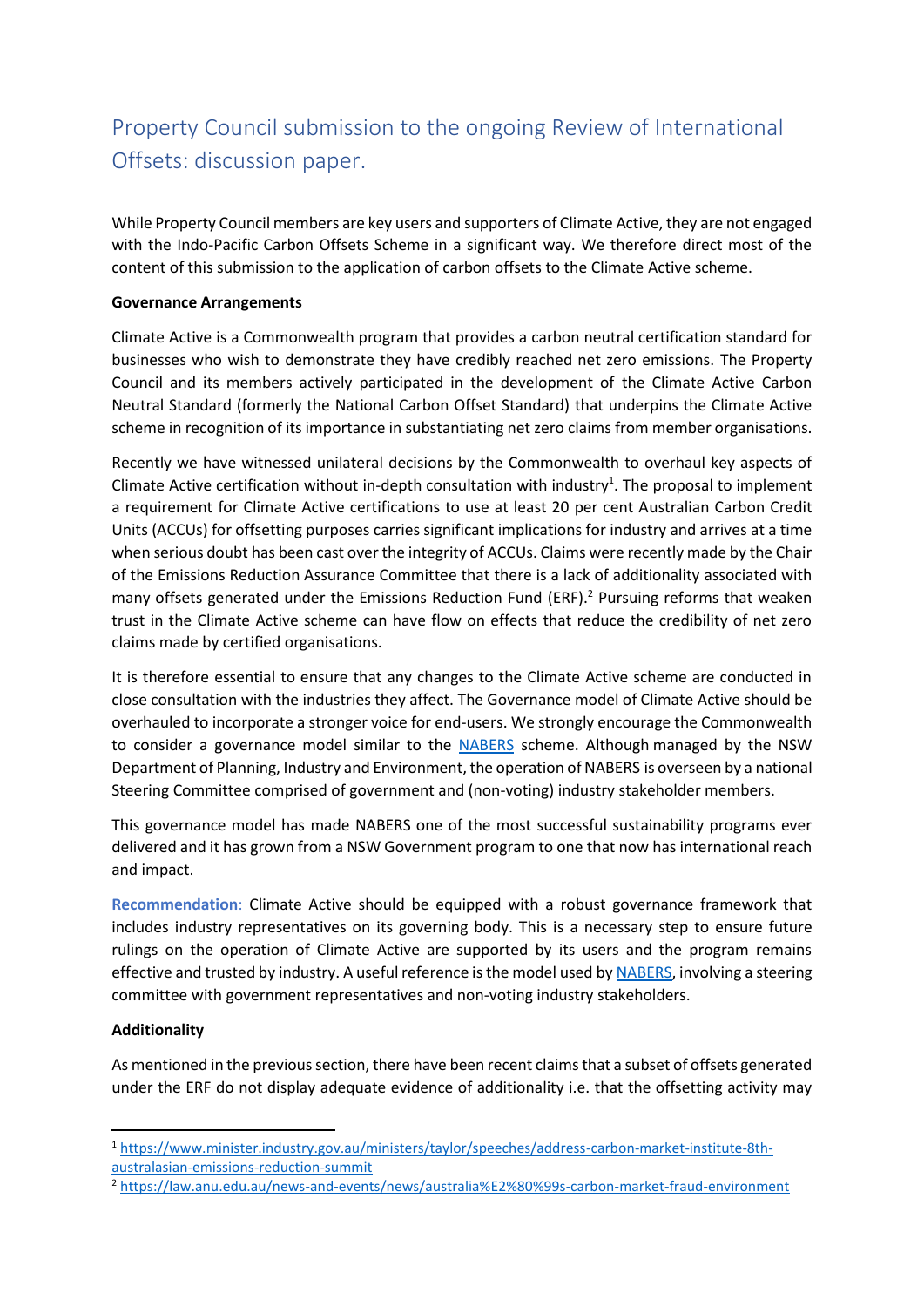have occurred in the absence of intervention under the ERF project and any offsets generated are therefore not 'additional' to a counterfactual baseline.

The principle of additionality goes to the very essence of the effectiveness of climate change mitigation through offsets. The Climate Change Authority should ensure that provisions are put in place to verify offsets and ensure that emissions reductions or carbon removal actually takes place and that all forms of double-counting, including double-claiming of the emissions reduction benefit are avoided. This principle should apply to all types of offsets that are permitted under Climate Active, including ACCUs, and international offsets from the Gold Standard, Verified Carbon Standard, Clean Development Mechanism and Kyoto Protocol. If any of these offsetting schemes were found to be lacking in assurance mechanisms around the additionality of offsets they generate, they should be removed from the list of acceptable offsets under Climate Active.

For this reason, and in the absence of further consultation, we do not currently support the mandating of 20% use of ACCUs for meeting offsetting requirements under Climate Active.

**Recommendation**: Provisions must be put in place to ensure the additionality of the offsets used from any eligible offsetting scheme, i.e. they must represent an emissions reduction relative to a counterfactual baseline that would not have occurred in the absence of the offsetting activity.

### **Permanence**

Permanence refers to how long a greenhouse gas is sequestrated out of the atmosphere, whether stored in a physical reservoir or by avoided emissions.<sup>3</sup> The longer the storage of the carbon, the greater its ability to mitigate the negative impacts of climate change. Alarmingly, the ERF currently allows projects with a permanence period of just 25 years. In the case of Human Induced Rehabilitation (HIR) generated offsets, there is a real possibility that rehabilitated forests will be destroyed after the 25 years of protected growth and carbon will be released back into the atmosphere prior to 2050. This will be a critical time in Australia's transition to net zero that could be seriously jeopardised by 'expiring' carbon offsets.

Assurances should be provided on the permanence of offsets to ensure they do not release carbon to the atmosphere prior to their expiry. For example, a nature-based offset that is degraded by fire or other natural or artificial processes prior to the attainment of its permanence period should carry a responsibility to be regenerated or replaced by an equivalent project.

**Recommendation**: Offsetting under the Climate Active scheme should favour longer term sequestration and come with assurance of the permanence of that offsetting.

### **Carbon removal**

Many carbon offsets available today are emissions reductions generated from polluters reducing the amount of carbon they generate. These offsets are necessary but ultimately insufficient to achieve net zero in the long run.

<sup>3</sup> Oxford Principles for Net Zero Aligned Carbon Offsetting, September 2020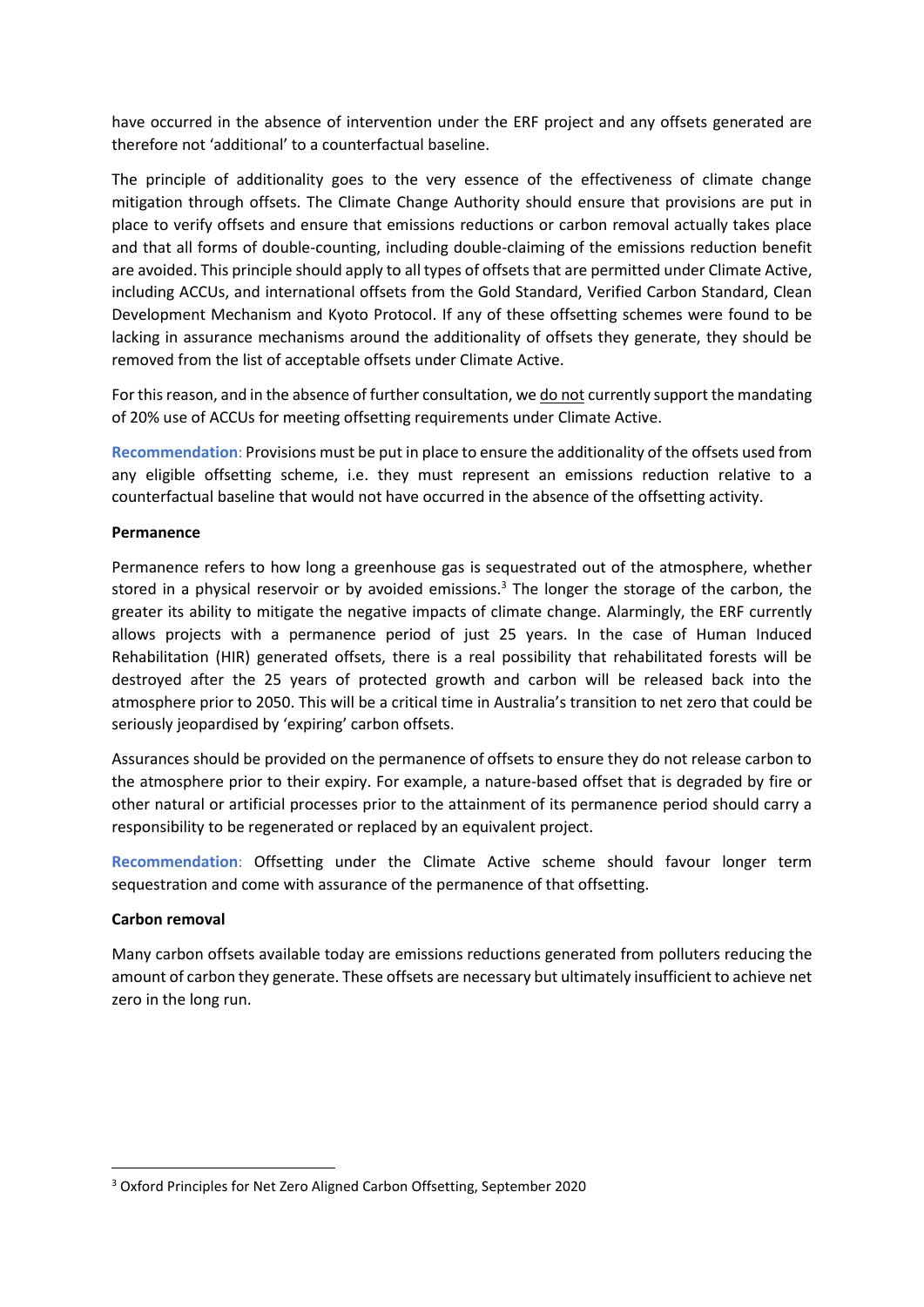

#### *Figure 1 - Taxonomy of Carbon Offsets<sup>4</sup>*

Offsets will eventually have to be generated exclusively by carbon removals, but emissions reductions will remain relevant and necessary in the medium term. Emissions reductions include avoided emissions from, for example the replacement of fossil fuel power by renewable energy generation or Carbon Capture and Storage technology (when associated with energy production). Carbon removals, by contrast, are offsets generated by directly removing greenhouse gas emissions from the atmosphere. Examples of carbon removals include, rehabilitating natural vegetation, enhancing soil carbon or direct air capture with geological storage.

While offsets created by emissions reductions are relevant in the short and medium term, the focus will inevitably need to shift towards carbon removal as industries decarbonise and the economy approaches net zero. Figure 1 contains several examples of high permanence, carbon removal offsets that should be favoured by Climate Active.

**Recommendation**: Deliver a roadmap for transitioning from emissions reduction offsets in favour of carbon removal with associated timeframes and milestones. Many carbon offsets are polluter emission reductions. These offsets are necessary but not sufficient to achieve net zero in the long run.

#### **Robust carbon accounting**

To ensure the credibility of claims made under Climate Active, the offsets included within the scheme must be supported with a robust carbon accounting framework. The Greenhouse Gas Protocol<sup>5</sup> outlines best practice for incorporating offsetting activities within broader carbon accounting and should be used as a model for offsetting under Climate Active.

Eligible offset units should be traced and retired via an offsets registry. The retirement of these offsets should be clearly attributed to the carbon neutral claim and the building, organisation, or responsible entity making the claim. The retirement and attribution of eligible offset units is important to prevent resale or double counting of offset units.

<sup>4</sup> Oxford Principles for Net Zero Aligned Carbon Offsetting, September 2020

<sup>5</sup> Greenhouse Gas Protocol, Corporate Accounting and Reporting Standard & The GHG Protocol for Project Accounting.